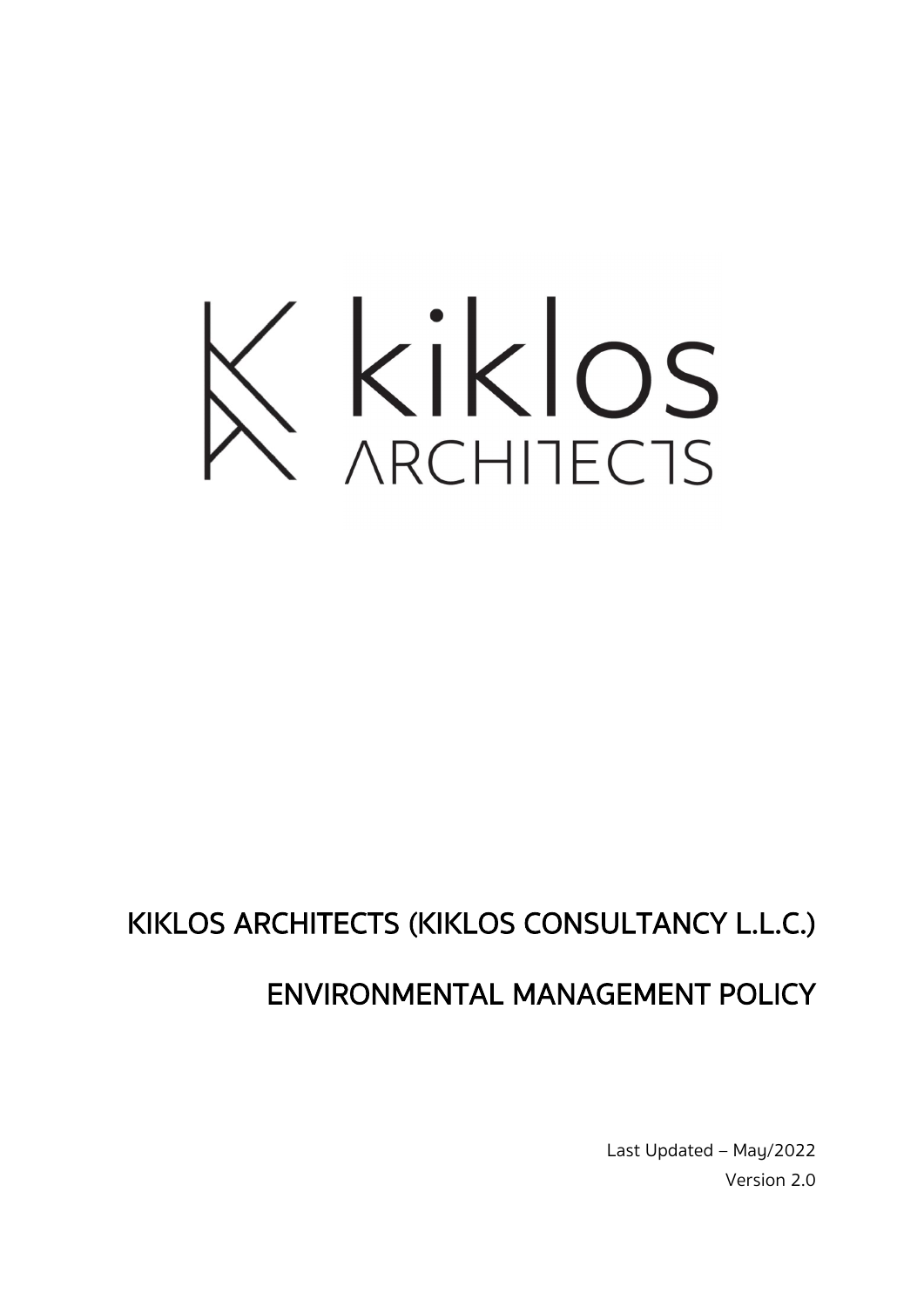

kiklos architects is committed to the efficient management of our environmental performance and to take all reasonable measures to conduct our business activities in a safe and responsible manner.

Our objective is to integrate the assessment, management and control of environmental issues into our business activities, to minimise negative impacts to the environment and provide positive enhancements where possible.

This statement supports kiklos architects' stance on sustainability, the environment, procurement and the use of materials and products including chemicals and fuels.

We are committed to:

- o Assessing environmental impact of our operations during planning, design and delivery phases to prevent pollution, protect ecosystems and enhance biodiversity.
- $\circ$  Identifying and ensuring compliance with relevant environmental legislation as a minimum and, where possible, approved industry codes of practice and best available techniques.
- $\circ$  Setting and developing environmental objectives and targets within our sustainability strategy and annual business plans, which are regularly monitored and reviewed to determine their effectiveness and to ensure continual improvement.
- $\circ$  Improving environmental performance and increasing awareness of environmental risks and opportunities by providing training in environmental issues to our staff.
- o Monitoring, assessing, and improving the energy efficiency of our operation, including any activities conducted by means of 'Home-Office', therefore, also supporting the improvement of the energy efficiency of our employees' homes.
- o Responding to climate change through mitigation and adaptation and to promote responsible procurement and resource efficiency across all areas of our influence including our stakeholders, such as partners and clients.
- o Integrating sustainable environmental considerations throughout our design standards and construction practices, having regard to ecological constraints, minimising nuisance, energy and water consumption, use of low environmental impact materials, designing out waste and reusing materials, wherever possible.
- o Selecting and supporting preferred suppliers and vendors who also promote, enable, and enforce an Environmental Management Policy across their business(es).